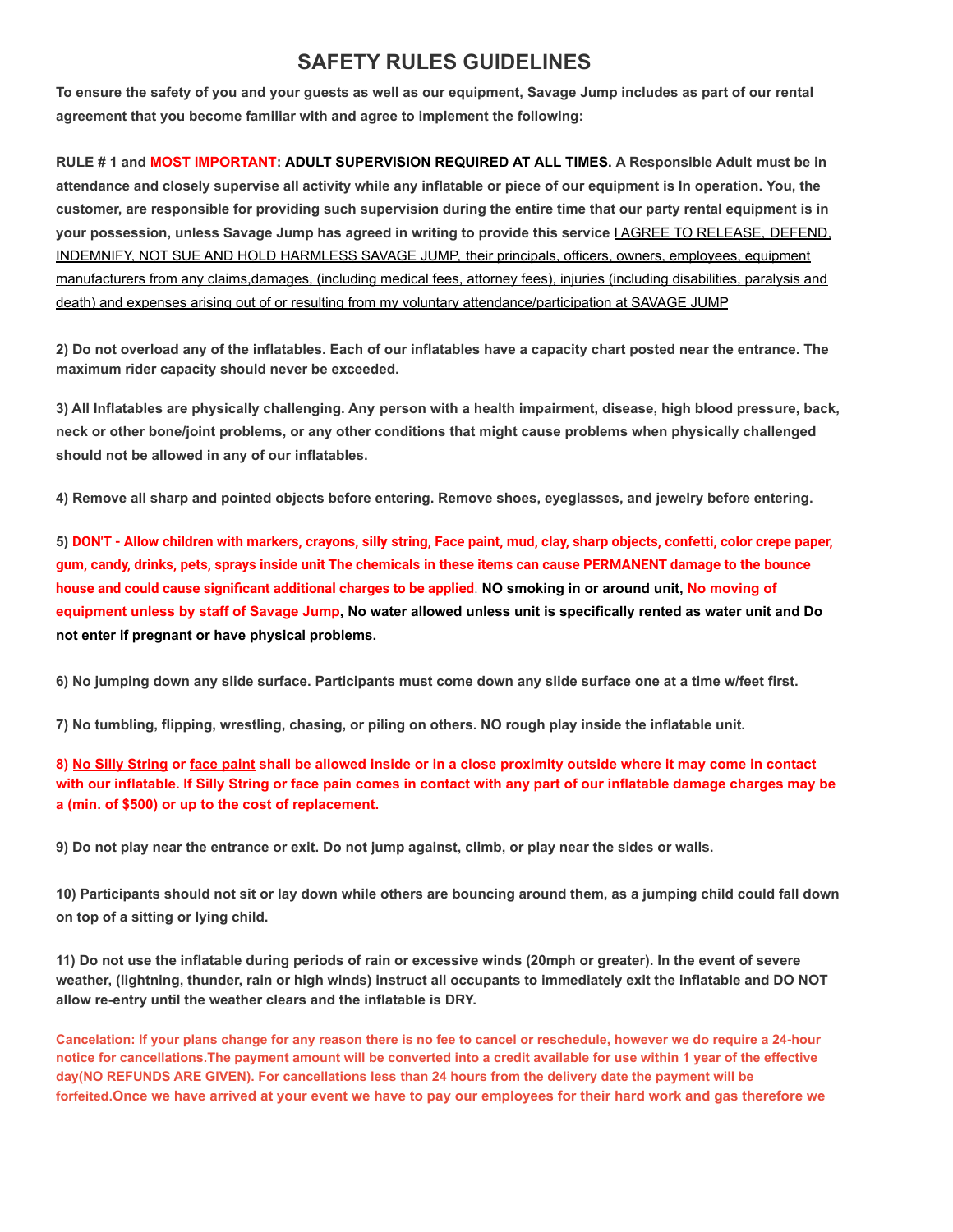**require full payment regardless of use or set-up. PLEASE BE ADVISED IF YOU CANCEL YOUR RESERVATION THE SAME DAY OF YOUR EVENT YOU WILL NOT RECEIVE A RAIN CHECK.**

**FINES: Customer is responsible for returning the unit in the same condition in which it was received. We reserve the right to assess a fine of \$50 for each hour spent cleaning the unit. The cost of any physical damages will also be charged to the customer. SILLY string use a minimum of \$500, up the cost of replacement. SPRINKLER SYSTEMS: It is the customer's responsibility to clearly mark any sprinklers head on lines in the are where the units are to be set-up. Savage jump is not responsible for any damage to sprinklers or sprinkler lines during installation or removal. I HAVE READ AND AGREE TO FOLLOW ALL RULES LISTED ABOVE:**

**LESEE INITIAL**

## **PLEASE READ CAREFULLY BEFORE SIGNING. THIS IS A RELEASE OF LIABILITY AND WAIVER OF CERTAIN LEGAL RIGHTS**

**1. I UNDERSTAND THAT THE ACTIVITIES THAT THEY WILL PARTICIPATE IN ON THE DATE THE HOUSE(S) IS/ARE USED ARE INHERENTLY DANGEROUS AND MY CHILD(REN)'S PARTICIPATION MAY CAUSE HARM OR GRIEVOUS INJURIES, INCLUDING BODILY INJURY, DAMAGE TO PERSONAL PROPERTY AND/OR DEATH. I, ON BEHALF OF MYSELF, MY SPOUSE, HEIRS, EXECUTORS, ADMINISTRATORS, REPRESENTATIVES, ASSIGNS AND NEXT OF KIN, WAIVE ALL CLAIMS FOR DAMAGES, INJURIES AND DEATH SUSTAINED TO ME OR MY PROPERTY THAT I MAY HAVE AGAINST THE AFOREMENTIONED RELEASED PARTIES TO SUCH ACTIVITY.**

**2. I HEREBY CONFIRM THAT MY CHILD(REN) ARE IN GOOD PHYSICAL CONDITION AND DO NOT SUFFER FROM ANY DISABILITIES OR PHYSICAL CONDITIONS THAT PLACES ME OR OTHERS AT RISK OR OTHERWISE SHOULD PROHIBIT THEIR PARTICIPATION IN THIS EVENT.**

**3. I RELEASE AND HOLD HARMLESS AND AGREE NOT TO BRING ANY ACTION OR SUIT AGAINST THE SAVAGE JUMP, ITS OWNERS, OFFICERS, SHAREHOLDERS, AGENTS AND EMPLOYEES "THE PARTY STORE, LLC" RELEASES FROM ANY LIABILITY RESULTING FROM ANY PERSONAL INJURY TO MYSELF, INCLUDING DEATH, OR DAMAGE TO MY PROPERTY WHICH IS CAUSED BY THE BREACH OF ANY EXPRESS OR IMPLIED WARRANTY OR THE NEGLIGENT ACT OR OMISSION OF ANY THE SAVAGE JUMP RELEASE IN THE DESIGN, LOCATION, CONSTRUCTION, INSPECTION, MAINTENANCE AND REPAIR ON OR ABOUT THE BOUNCE HOUSE, INFLATABLES AND GAMES FROM THE INVENTORY. I HEREBY CONFIRM THAT I AM IN GOOD PHYSICAL CONDITION AND DO NOT SUFFER FROM ANY DISABILITIES OR PHYSICAL CONDITIONS THAT PLACE ME OR OTHERS AT RISK OR OTHERWISE PHYSICALLY INHIBIT PARTICIPATION IN THIS EVENT.**

**4. BY THIS WAIVER AND RELEASE, I ASSUME ANY RISK AND TAKE FULL RESPONSIBILITY AND WARRANTY OF ANY AND ALL CLAIMS OF PERSONAL INJURY AND DEATH OR DAMAGES TO, BUT NOT LISTED, MY USE OF SAVAGE JUMP, PROPERTY OR ENGAGING IN THE SAVAGE JUMP ACTIVITIES OR OTHER ACTIVITIES ON OR NEAR THE PREMISES ON THE DATES THE ITEM IS USED.**

**I ACKNOWLEDGE THAT I HAVE READ, UNDERSTAND, AND FULLY AGREE TO THE TERMS OF THIS WAIVER AND RELEASE AND ITS CONTENTS. I UNDERSTAND AND CONFIRM THAT BY SIGNING THIS WAIVER AND RELEASE, I HAVE GIVEN UP CONSIDERABLE FUTURE LEGAL RIGHTS. I SIGN THIS WAIVER AND RELEASE VOLUNTARILY, UNDER NO DURESS OR THREAT OF DURESS, WITHOUT INDUCEMENT, PROMISE, OR GUARANTEE BEING COMMUNICATED TO ME. MY SIGNATURE IS PROOF OF MY INTENT TO EXECUTE A COMPLETE AND**